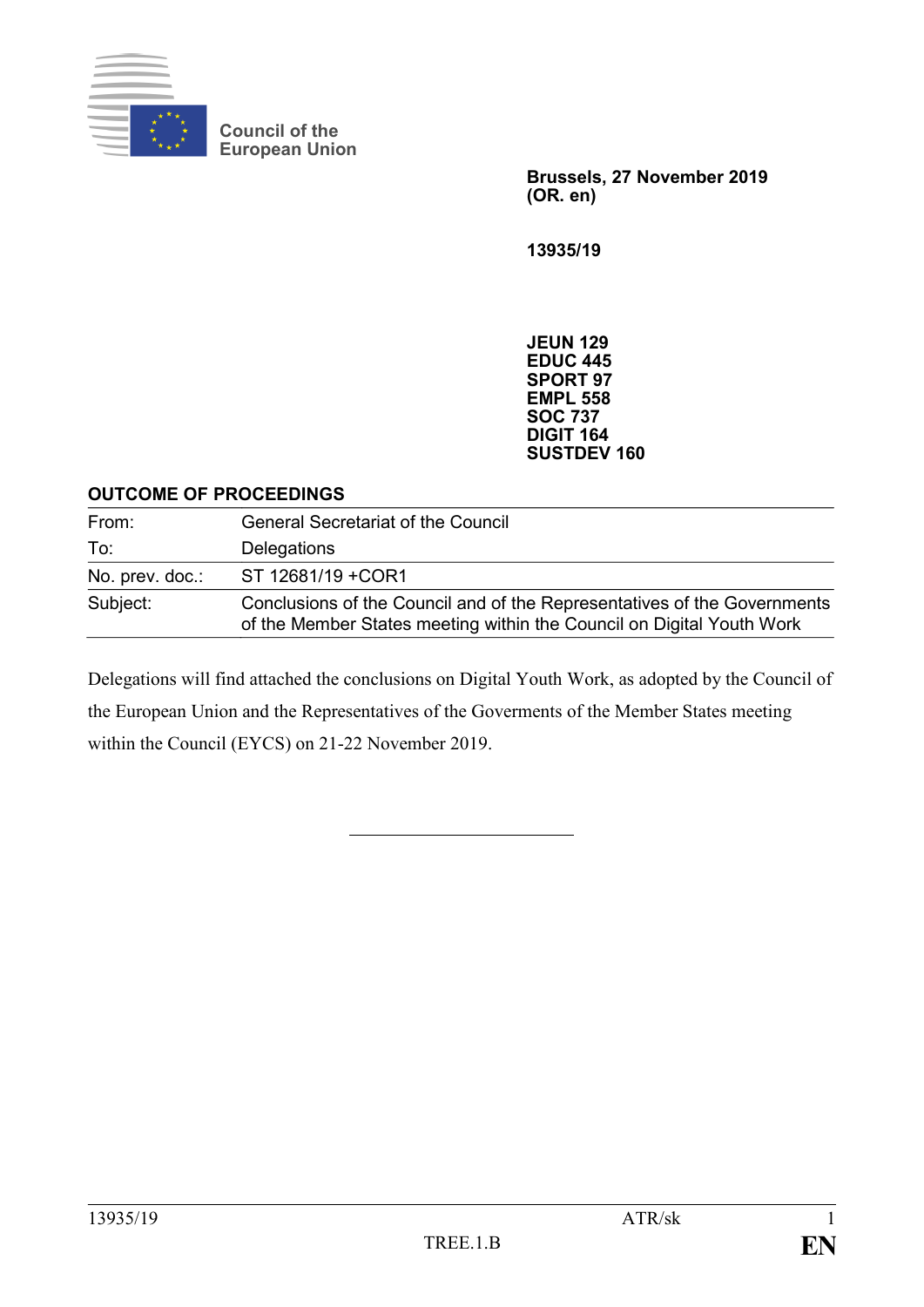### **Digital Youth Work**

### **- Conclusions of the Council and of the Representatives of the Governments of the Member States meeting within the Council -**

## THE COUNCIL OF THE EUROPEAN UNION AND THE REPRESENTATIVES OF THE GOVERNMENTS OF THE MEMBER STATES MEETING WITHIN THE COUNCIL

#### *RECOGNISING THAT*

- 1. The Council conclusions on smart youth work contribute to the innovative development of youth work in Europe and enhanced efforts should be made to continue on this path.
- 2. Digital literacy and other 21<sup>st</sup>-century skills play a crucial role in young people's independence, social inclusion, employability and daily lives. Young people have diverse competences enabling them to operate in a digitalised environment. However, all young people will need an agile**,** flexible and critical approach to digital technology in their future work and everyday lives.
- 3. The digital divide needs to be bridged.**<sup>1</sup>** All young people should have equal opportunities to enhance their digital competences, regardless of their background **<sup>2</sup>** .
- 4. Digital youth work can help to achieve the European Youth Goals**<sup>3</sup>** .
- 5. Gender gaps in digital competences and in engagement in digital activities need to be addressed, as do stereotypes related to the use of digital technologies.

1

**<sup>1</sup>** "Digital divide" explicitly includes access to ICTs, as well as the related skills that are needed to take part in the information society.

**<sup>2</sup>** "Digital divide" can be classified according to gender, age, education, income, social groups or geographic location.

**<sup>3</sup>** Annex 3 to the EU Youth Strategy 2019-2027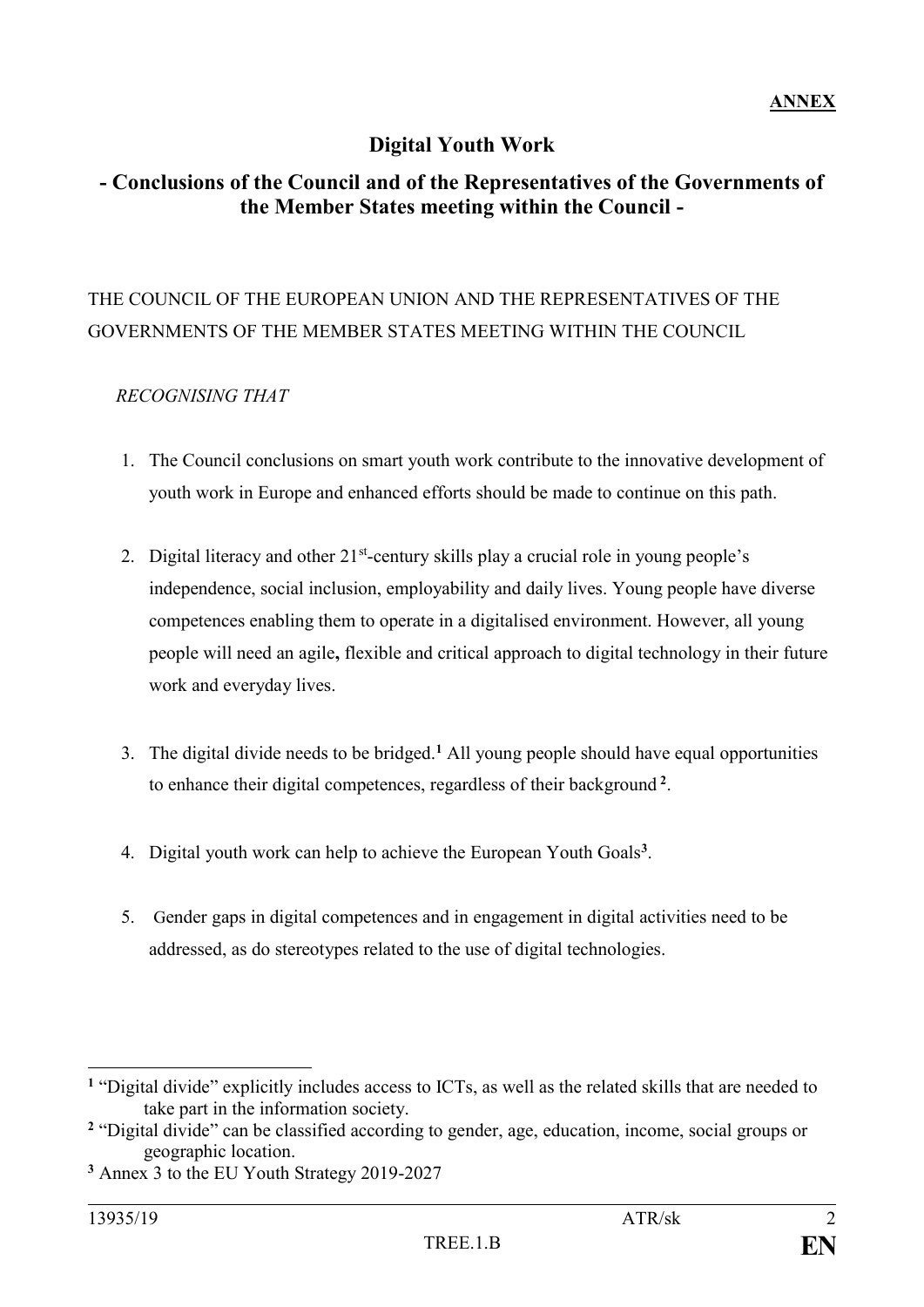- 6. Youth work has a great potential to allow for experiential learning in a non-formal setting and to involve young people in activities to strengthen their digital competences and media literacy. Youth work can also engage young people who are at risk of being left behind in a digitalised society.
- 7. Youth work approaches, goals, principles and professional boundaries should be considered in the context of digitalisation and their impact should be assessed in this light.
- 8. Youth work empowers young people to be active and creative in digital society, to make informed and reasoned decisions, and to take responsibility and control of their digital identity. Youth work may also help young people to face online risks related to conduct, content, contact and commercialism**<sup>4</sup>** , including hate speech, cyberbullying, disinformation and propaganda.
- 9. Digitalisation of youth work has often been understood as the use of social media. However, new digital technologies are emerging rapidly. Artificial intelligence, virtual reality, robotics and block-chain technology, inter alia, are affecting our societies beyond the sphere of communication. Not only basic digital competencies are required, but also specific digital competencies enhancing the employability of young people are important. Youth work should be able to address the challenges of convergence between the digital and physical environments and benefit from the opportunities offered by the digital transformation, while at the same time facing challenges in regard to services.
- 10. The rapid advances in digital media and technology in recent years have also influenced youth work. However, a significant number of youth work practitioners lack digital competences and knowledge to make the best possible use of digital technologies in delivering high-quality youth work due to financial, structural, material or administrative reasons.

1

**<sup>4</sup>** https://www.childnet.com/ufiles/Supporting-Young-People-Online.pdf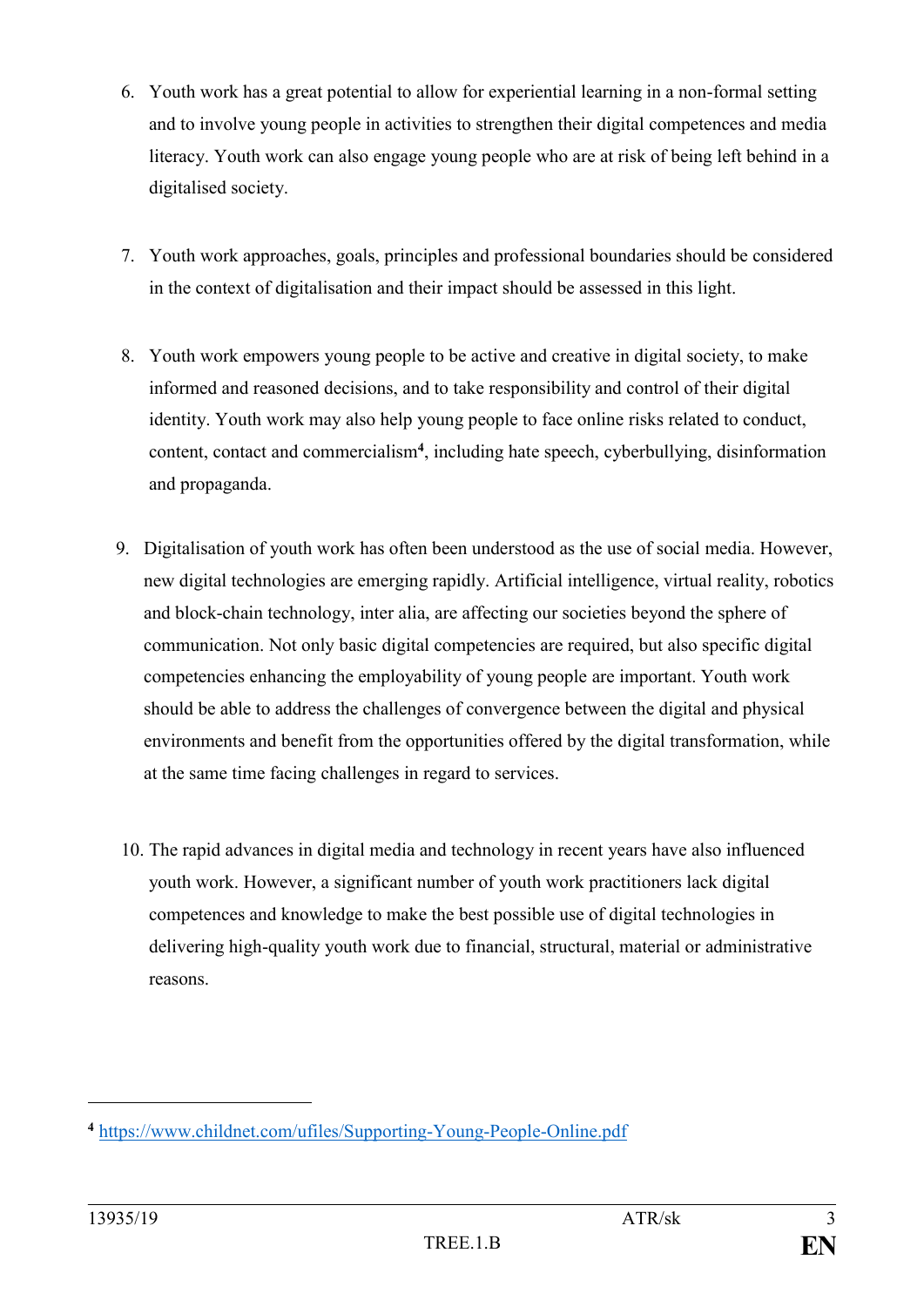11. Many youth policy documents lack foresight about the ways in which digitalisation will affect society, young people and youth work. Many strategies also lack a holistic approach to developing youth work in the digital era.

# *INVITE THE MEMBER STATES, IN LINE WITH THE SUBSIDIARITY PRINCIPLE AND AT THE APPROPRIATE LEVELS, TO*

- 12. Promote and develop youth policies and strategies that strive to be proactive with regard to technological development and digitalisation. When designing policies that affect young people's lives, the impact of digitalisation on societies, including youth work practices and services, should be taken into account and assessed. To that end, cross-sectoral cooperation between relevant policy sectors and stakeholders should be intensified.
- 13. Include, where applicable, in their youth strategies or other relevant policy plans, clear goals and concrete steps for developing and implementing digital youth work and assessing its impact on young people and youth work. These goals should be based on knowledge, evidence and data regarding young people's digital competences, and the needs for youth work services.
- 14. Encourage youth work and youth organisations to pursue these goals while developing their digital activities and services in accordance with their specific interests and needs, and to use innovative methodologies to support the achievement of youth work outcomes, including through digital youth work.
- 15. Consider, where appropriate, experimental and innovative approaches and new cooperation models, to deliver digital youth work activities and services.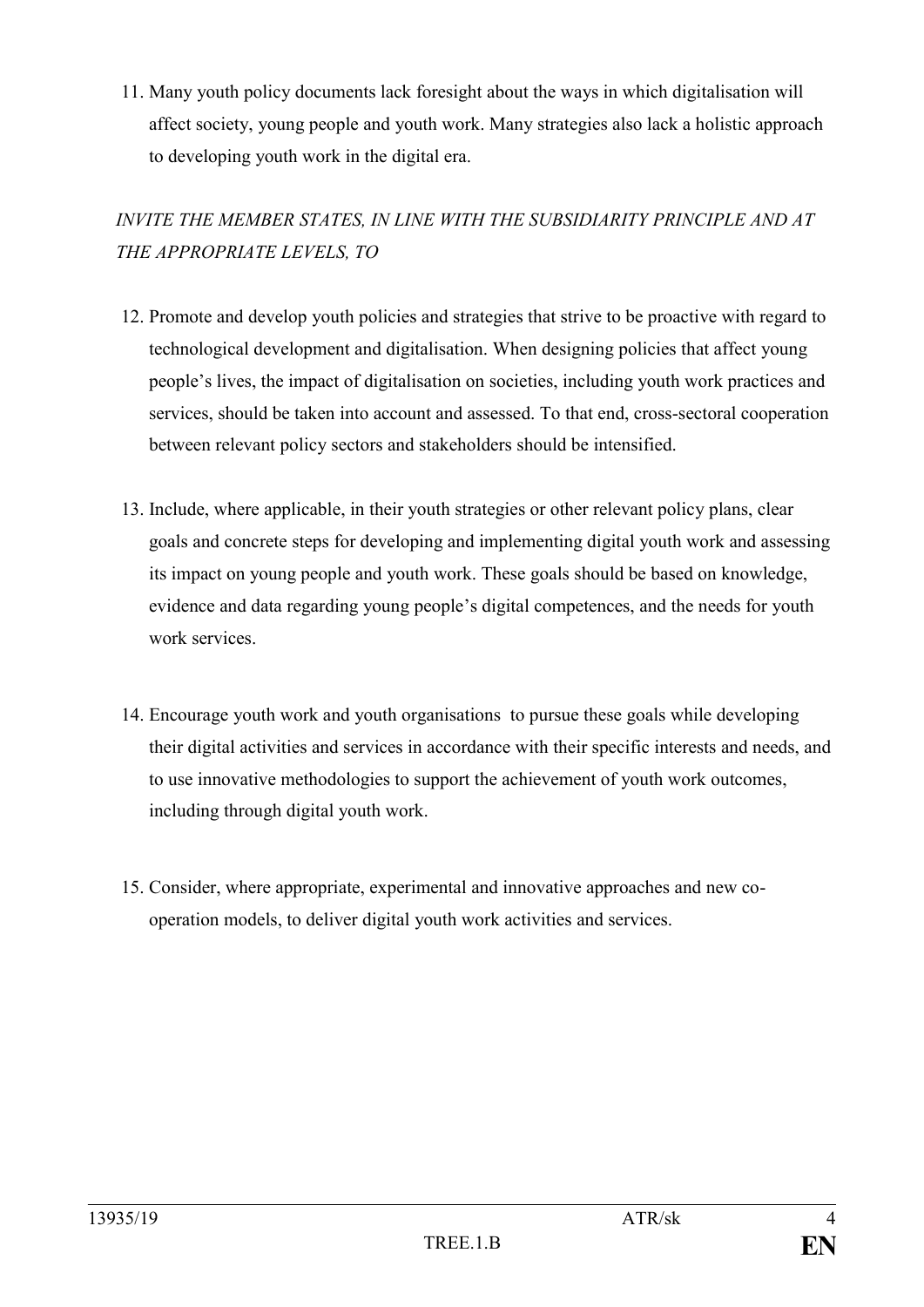- 16. Invest in and set up guidelines for building digital capacity among youth workers, youth organisations and organisations doing youth work, where needed. Digital youth work could be embedded in both professional curricula for youth workers and training for volunteers, and incorporated into youth workers' continuing education and training.
- 17. Encourage youth workers and young people to increase and improve their digital competences in a co-learning process.
- 18. Promote the use of existing materials**<sup>5</sup>** and develop new digital youth work materials and training for youth workers by making use inter alia of the training needs list proposed by the expert group**<sup>6</sup>** set up under the European Union Work Plan for Youth for 2016-2018. In addition, organise training on the strategic development of digital youth work.
- 19. Create the space and conditions for experimentation to develop digital tools and services in youth work, and to bring together youth work, youth research and the ICT sector in developing successful digital youth work practices and sharing experiences.
- 20. Provide opportunities for young people to practise and improve digital competences in various youth work settings, including key areas of digital competence as listed in the Digital Competence Framework DigComp 2.1: information and data literacy; communication and collaboration; content creation; safety; and problem solving. Learning modalities can include experiential learning, reverse mentoring and intergenerational cooperation.

1

**<sup>5</sup>** E.g.the Salto toolbox for training and youth work, https://www.salto-youth.net/tools/toolbox/

**<sup>6</sup>** The training needs defined by the expert group on 'Risks, opportunities and implications of digitalisation for youth, youth work and youth policy' include 1. Digitalisation of society, 2. Planning, designing and evaluating digital youth work, 3. Information and data literacy, 4. Communication, 5. Digital creativity, 6. Safety and 7. Reflection and evaluation [\(https://publications.europa.eu/s/fouj\)](https://publications.europa.eu/s/fouj)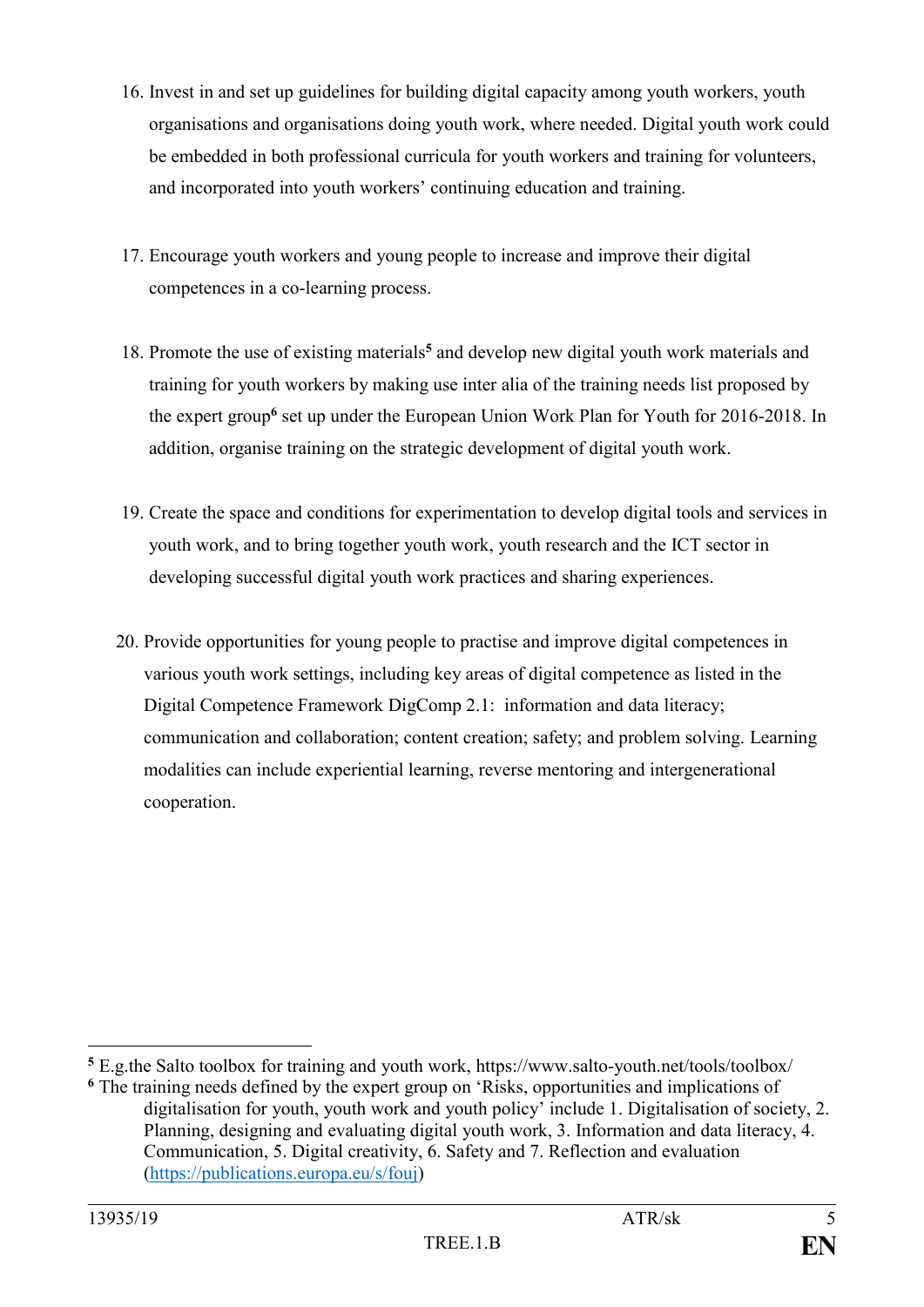- 21. Empower young people, including those who feel they are not-listened-to and/or who have fewer opportunities, to actively participate in democratic decision-making processes, including EU Youth Dialogue, by engaging them in digital and other innovative and alternative forms of democratic participation.
- 22. Consider all barriers, including all forms of discrimination and gender stereotyping, that could negatively affect young people's opportunities and motivation to acquire digital competence throughout their education, training and professional pathways, and to take up science, technology, art, engineering and mathematics (STEAM) studies and careers.
- 23. Strengthen the role of youth work in supporting young people's creative use of technology and give them the skills to be both critical consumers and active creators in technological terms.
- 24. Promote better access for young people, in particular those with fewer opportunities and those living in rural and remote areas, or where face-to-face access is not feasible, to youth work services through the use of digital technologies.

# *INVITE THE MEMBER STATES AND THE COMMISSION, WITHIN THEIR RESPECTIVE SPHERES OF COMPETENCE, TO*

- 25. Encourage the exchange of best practices with regard to the implementation and development of digital strategies, including by making use of the opportunities provided by Erasmus+ and other relevant EU funding instruments.
- 26. Promote and make use of existing digital and physical platforms for peer-learning activities on using digital technology in youth work as a tool, an activity or as content.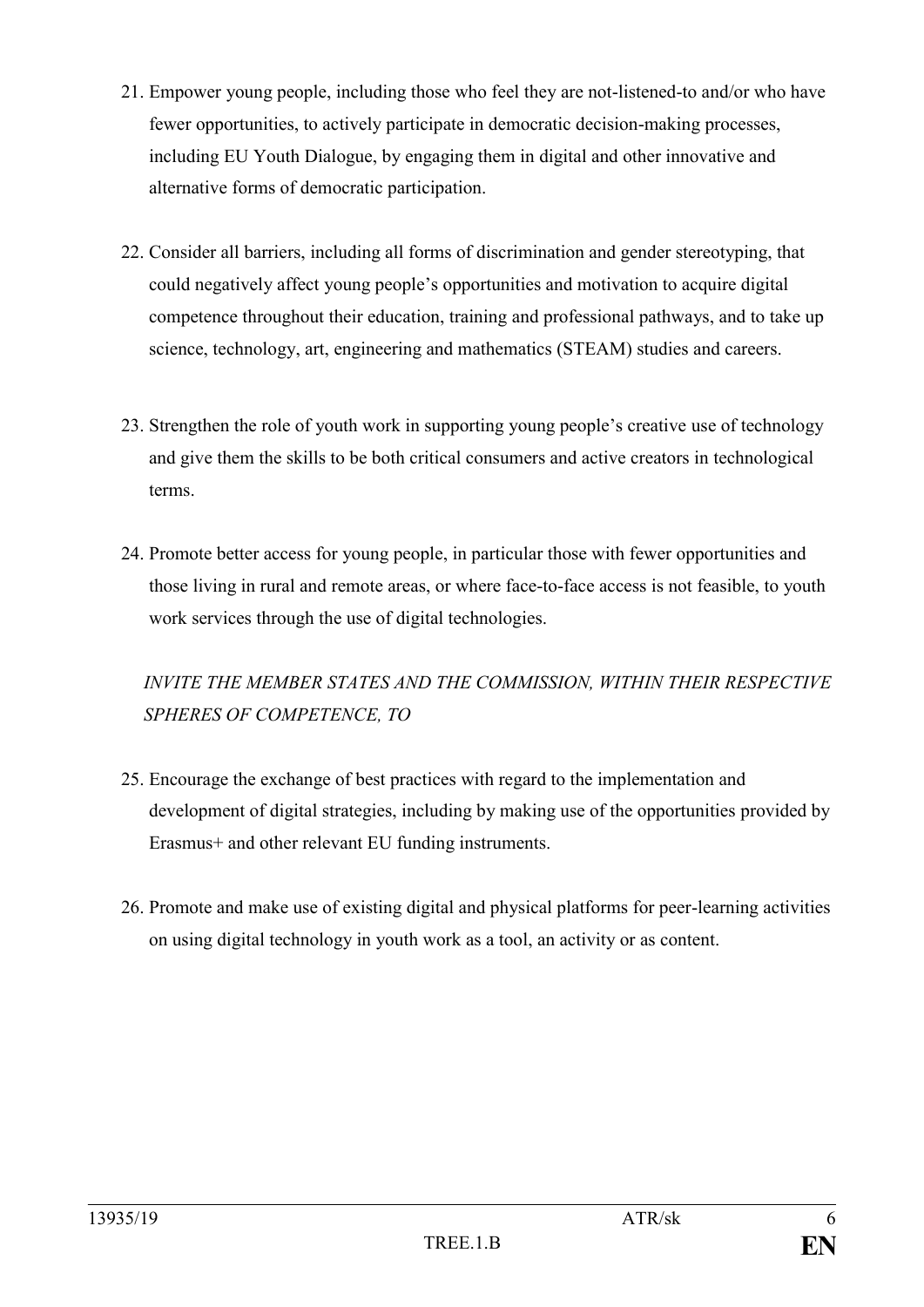- 27. Organise events bringing young people, youth workers, experts, researchers and ICT sector figures together to innovate new ways and approaches to using technology in youth work.
- 28. Encourage and support Europe-wide research to increase the knowledge on the impact of digitalisation on young people and youth work.
- 29. Improve the digital competences through non-formal learning and training, taking into account the updating process of the Digital Education Action Plan in view of extending it to youth work.

 $\frac{1}{2}$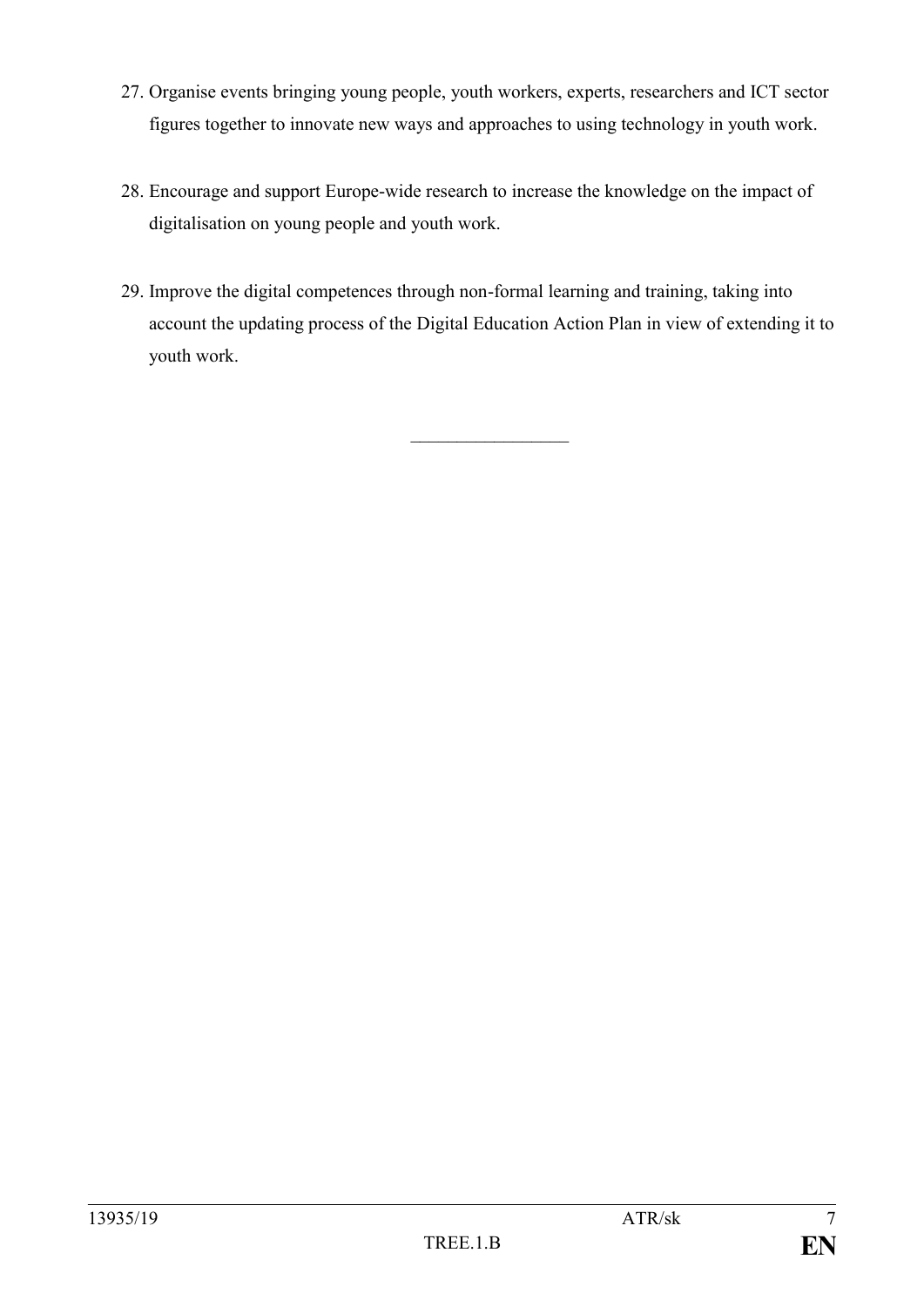#### **A. References**

In adopting these conclusions, the Council takes note of the following documents:

- 1. Council Conclusions on smart youth work (2017/C 418/02)
- 2. Council conclusions on the protection of children in the digital world (OJ C 372, 20.12.2011, p. 15–18)
- 3. Expert group set up under the European Union Work Plan for Youth for 2016-2018 on Risks, opportunities and implications of digitalisation for youth, youth work and youth policy: Developing digital youth work - Policy recommendations and training needs (2017);
- 4. European Commission. DigComp 2.1: The Digital Competence Framework for Citizens with eight proficiency levels and examples of use  $(2017)$ ;
- 5. Communication from the Commission on the Digital Education Action Plan, COM(2018) 22 final;
- 6. Communication from the Commission on a European Strategy for a Better Internet for Children (COM/2012/0196 final)
- 7. European Commission. Study on the Impact of the Internet and Social Media on Youth Participation and Youth Work (2018);
- 8. Resolution of the Council of the European Union and the Representatives of the Governments of the Member States meeting within the Council on a framework for European Cooperation in the youth field: The European Union Youth Strategy 2019-2027 (2018/C 456/01)
- 9. Regulation (EU) 2016/679 of the European Parliament and of the Council of 27 April 2016 on the protection of natural persons with regard to the processing of personal data and on the free movement of such data, and repealing Directive 95/46/EC (General Data Protection Regulation - GDPR) (OJ L 119, 4.5.2016, p. 1–88)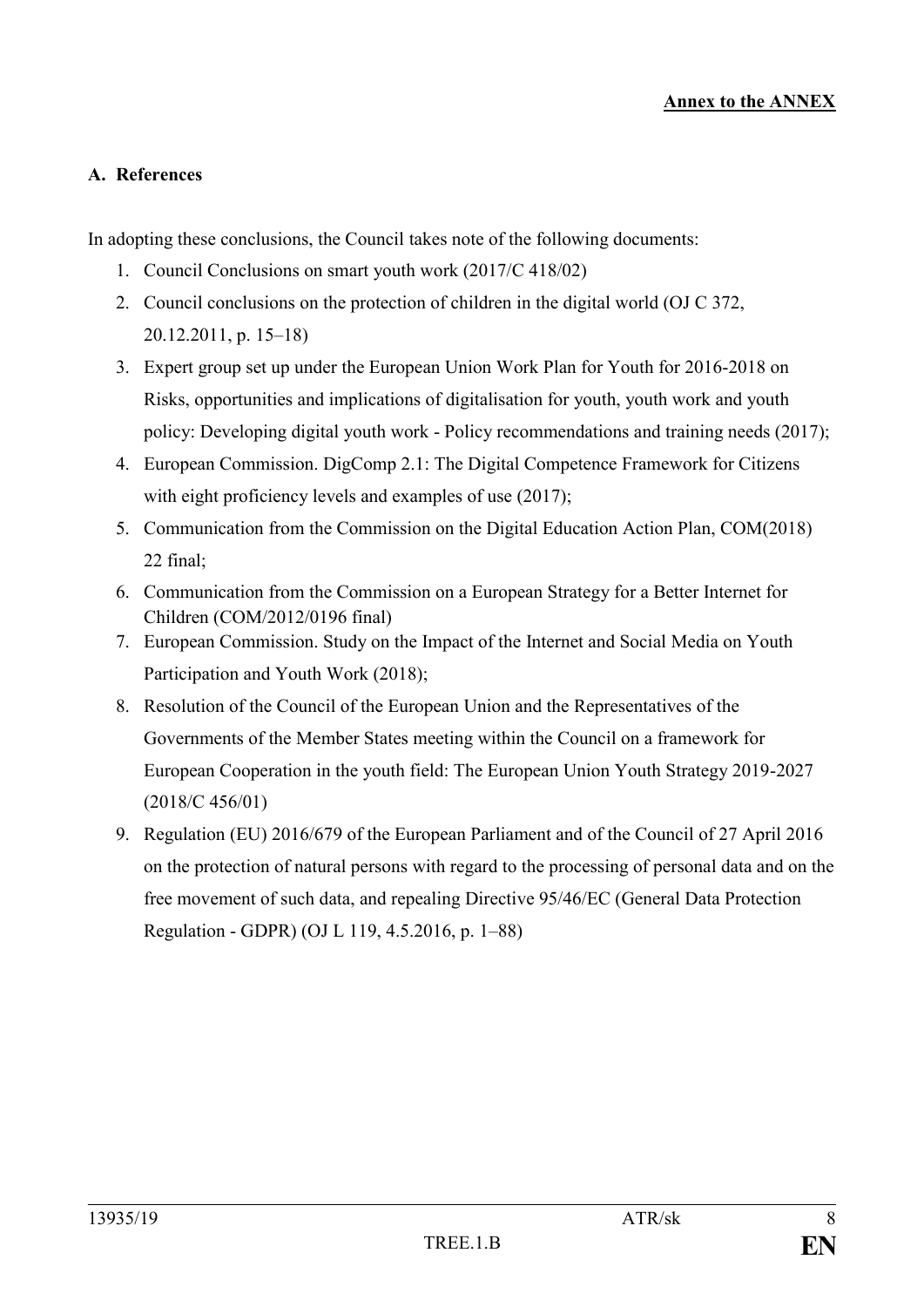- 10. Council recommendation on key competences for lifelong learning (2018/C 189/01)
- 11. EIGE´s report "Gender equality and youth: opportunities and risks of digitalization" (14348/18 ADD 2)
- 12. Screenagers: Using ICT, digital and social media in youth work. A review of research findings from Austria, Denmark, Finland, Northern Ireland and the Republic of Ireland (2016)
- 13. EU-CoE Youth Partnership Symposium Report "Connecting the dots: Young people, social inclusion and digitalization (Tallinn, 26-28 June 2018)

### **B. Definitions**

For the purpose of these Council conclusions:

- "Digital competences" involve the confident, critical and responsible use of, and engagement with, digital technologies for learning, at work, and for participation in society. It includes [...] information and data literacy, communication and collaboration, media literacy, digital content creation (including programming), safety (including digital well-being and competences related to cybersecurity), intellectual property-related questions, […] problem solving and critical thinking. (Source: Council recommendation on key competences for lifelong learning (2018/C 189/01)
- "Digital youth work" means proactively using or addressing digital media and technology in youth work. Digital media and technology can be either a tool, an activity or a content in youth work. Digital youth work is not a youth work method. Digital youth work can be included in any youth work setting and it has the same goals as youth work in general. Digital youth work can happen in face-to-face situations as well as in online environments, or in a mixture of the two. Digital youth work is underpinned by the same ethics, values and principles as youth work. (Source: [https://publications.europa.eu/fi/publication-detail/-](https://publications.europa.eu/fi/publication-detail/-/publication/fbc18822-07cb-11e8-b8f5-01aa75ed71a1) [/publication/fbc18822-07cb-11e8-b8f5-01aa75ed71a1](https://publications.europa.eu/fi/publication-detail/-/publication/fbc18822-07cb-11e8-b8f5-01aa75ed71a1))